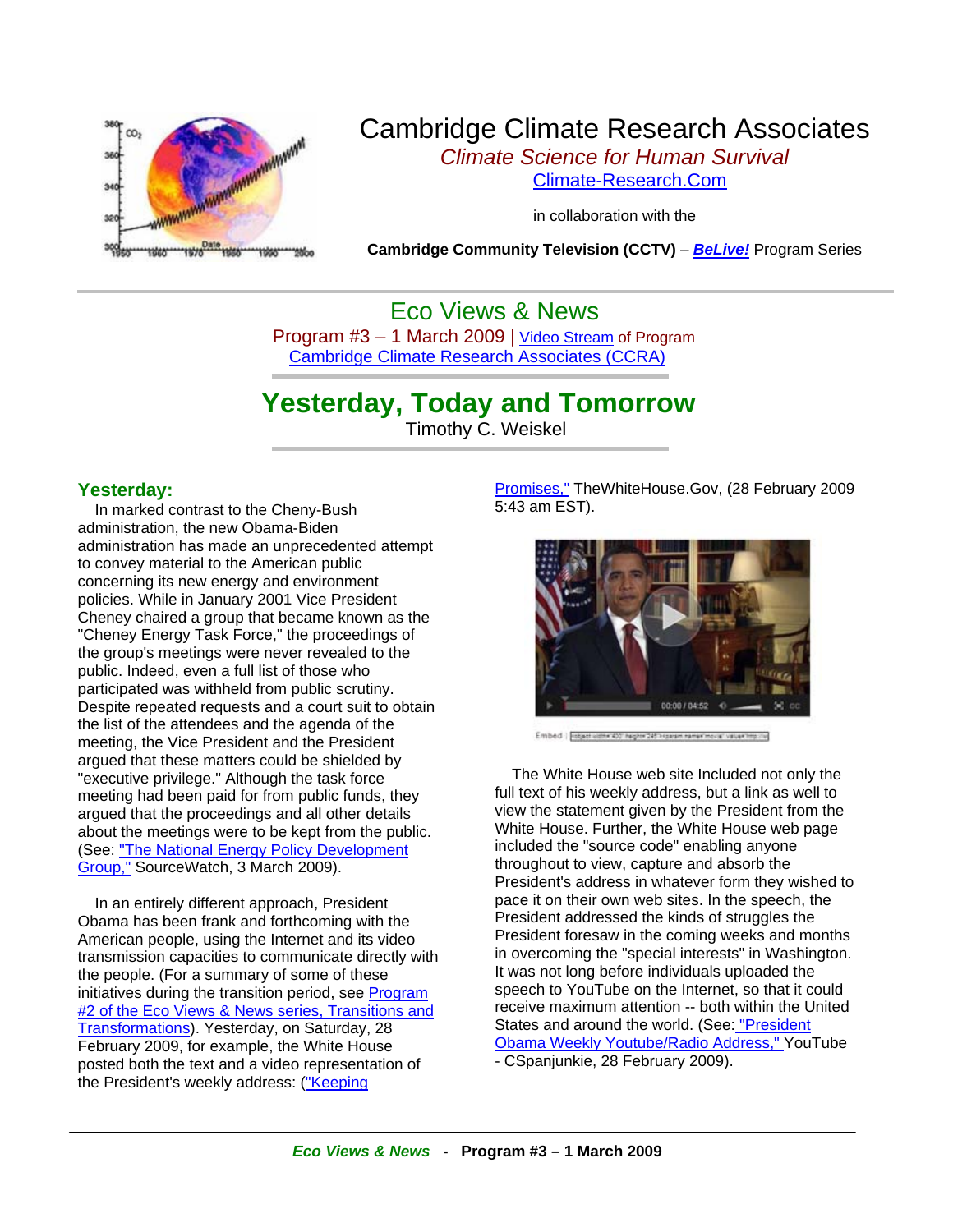#### **Today:**

j

 The response to the Saturday White House weekly address appeared in the newspapers today (1 March 2009) throughout the country. In the New York Times, Peter Baker commented that Obama had "cast himself as a populist crusader willing to do battle with special interests." (See "Obama Calls His [Budget Sweeping, Needed Change,"](http://www.nytimes.com/2009/03/01/us/politics/01address.html) The New York Times, 1 March 2009). In fact, President Obama, had indeed warned the special interests in Washington that he was willing to fight for the new budget priorities. As he put it in his initial speech, "I know these steps won't sit well with the special interests and lobbyists who are invested in the old way of doing business, and I know they're gearing up for a fight as we speak. My message to them is this: "So am I." (See: ["President Obama Weekly](http://www.youtube.com/watch?v=8KWqBd5DDR8)  [Youtube/Radio Address,"](http://www.youtube.com/watch?v=8KWqBd5DDR8) YouTube - CSpanjunkie, 28 February 2009).

 Meanwhile the Washington Post printed an Op Ed article this morning(1 March), by noted author and activist, Bill McKibben, pointing to a whole series of important events that were taking place in Washington over the last several days. McKibben drew attention to what he called the "carbon addicts on Capitol Hill," and noted that something was about to change tomorrow -- that is, 2 March 2009. As he put it:

 Washington has seen its share of big protests over the years, and most of them center on the White House, the Mall or the Capitol. That will change tomorrow, when the first big protest of the Obama era -- and the first mass civil disobedience against global warming in this country -- will take place against the not-very-scenic backdrop of the Capitol Hill Power Plant, a dirty symbol of the dirtiest business on Earth, the combustion of coal. (see: ["The Carbon Addicts on Capitol Hill,"](http://www.washingtonpost.com/wp-dyn/content/article/2009/02/28/AR2009022801667_pf.html) The Washington Post, 1 March 2009).

#### **Tomorrow:**

 What, then, is McKibben pointing to? What will start to change as of tomorrow -- 2 March 2009? McKibben refers to the "first big protest of the Obama era" but what is it that is being protested? Who is the target of such protests? Why is anyone protesting -- especially liberal activists -- so early in the term of the President so many of them seemed to have fought hard to elect?

 As it turns out, the key to understanding this protest, and all the preparations leading to it lies precisely in what President Obama yesterday

c[alled, "the special interests and lobbyists who are](http://www.whitehouse.gov/blog/09/02/28/Keeping-Promises/) invested in the old way of doing business." Specifically, the target of the nation-wide student protest is the energy industry that continues to provide the coal for the antiquated power-plant that powers much of Capitol Hill, the buildings of Congress, the Supreme Court and Union Station. Students, who have been attending meetings of [PowerShift09](http://www.powershift09.org/) for several days in Washington, D.C. plan tomorrow to conduct a public protest aimed at



this particular power plant in order to urge Congress to compel the plant to abandon coal as its source fuel and switch to natural gas, thereby cutting down significantly on the plant's CO2 emissions.

 Organized in a campaign called, [CapitolClimateAction.Org](http://www.capitolclimateaction.org/) the students have been enormously successful in rallying support around



the country and within the Obama administration itself. On Thursday, 26 February, Democracy Now interviewed several of the student leaders concerned, and their goals were very clear. (See: ["Power Shift: Youth Climate Activists Swarm D.C.](http://www.climate-talks.net/2008-ENVRE130/Video/20090226-YouTube-dn-Youth-Group-Protest.htm)  [for Weekend of Organizing, Lobbying and Protest,"](http://www.climate-talks.net/2008-ENVRE130/Video/20090226-YouTube-dn-Youth-Group-Protest.htm) Democracy Now, 26 February 2009).

 These student-organized protests aimed at Capitol Hill tomorrow (2 March) take place against the backdrop of two other highly important developments. First, Democracy Now reported on Thursday, 26 February, that there have been substantial recent increases in the money and effort devoted to pro-coal, anti-climate change activism on